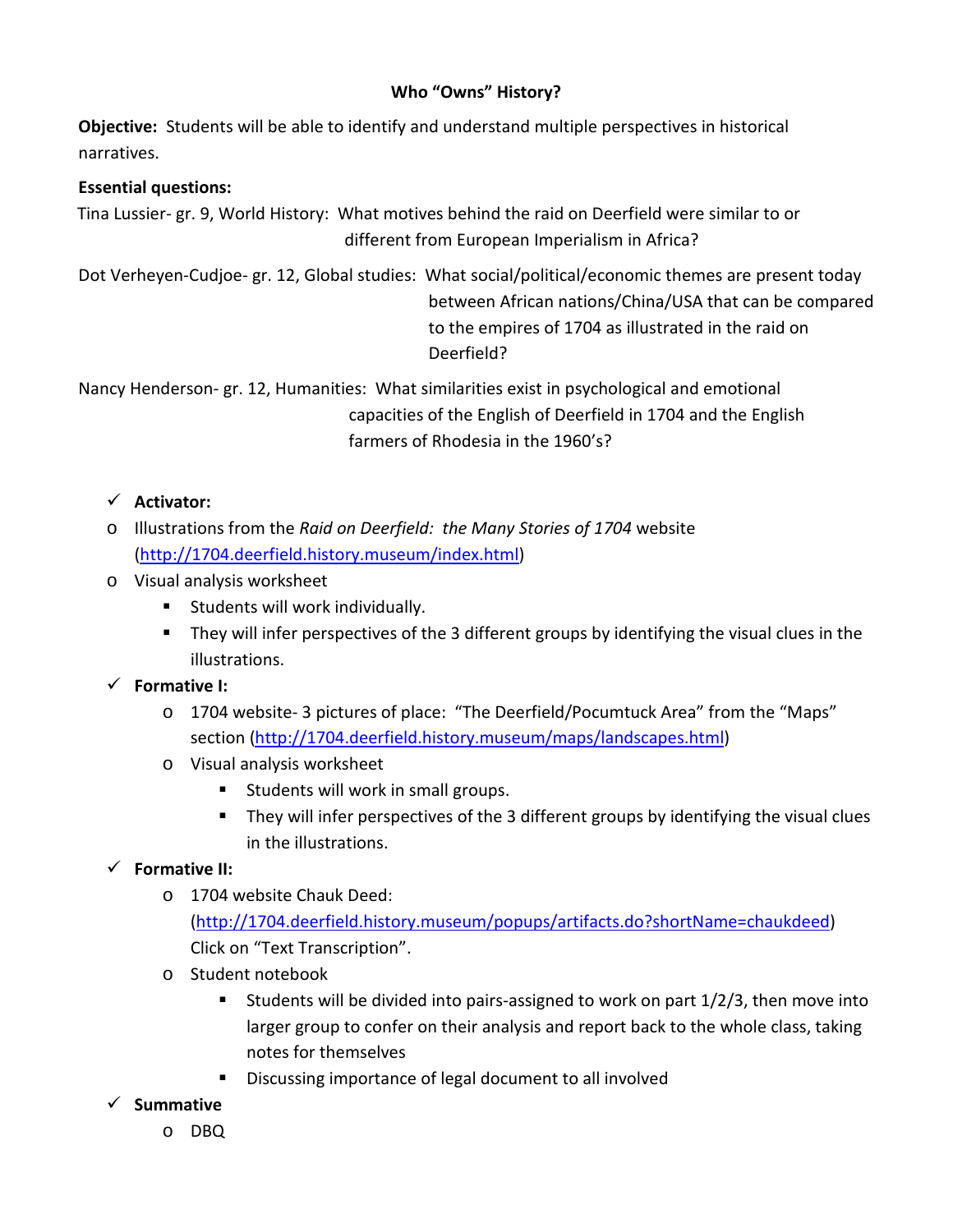- o Paper or PC
	- Questions? Students will identify and explain the multiple perspectives of the various groups involved in the Raid on Deerfield using their own knowledge and the given historical narratives.
	- **They must use 2-3 nations (British colonists, French colonists, Native peoples)** perspectives and 2-3 sources (Activator, Formative I, II). All evidence will be identified with parenthetical annotation.

| <b>Step 1. OBSERVATION</b>     | <b>Notes of observation</b> | Identify point(s) of view |
|--------------------------------|-----------------------------|---------------------------|
| Study the image for 2          |                             |                           |
| minutes. Form an overall       |                             |                           |
| impression and then examine    |                             |                           |
| individual items. Next, divide |                             |                           |
| the image into quadrants and   |                             |                           |
| study each section to see      |                             |                           |
| what new details become        |                             |                           |
| visible.                       |                             |                           |
|                                |                             |                           |
|                                |                             |                           |
|                                |                             |                           |
|                                |                             |                           |
| Use the chart to the right to  |                             |                           |
| list people, objects, and      |                             |                           |
| activities in the image.       |                             |                           |
| <b>Step 2. INFERENCE</b>       |                             |                           |
| Based on what you have         |                             |                           |
| observed above, list 3 things  |                             |                           |
| you might infer from this      |                             |                           |
| image.                         |                             |                           |
|                                |                             |                           |
|                                |                             |                           |
|                                |                             |                           |
|                                |                             |                           |
|                                |                             |                           |
|                                |                             |                           |
|                                |                             |                           |
| <b>Step 3. QUESTIONS</b>       |                             |                           |
| What questions does this       |                             |                           |
| image raise?                   |                             |                           |
|                                |                             |                           |
|                                |                             |                           |
|                                |                             |                           |

#### **Visual Analysis of a Primary/Secondary Source**